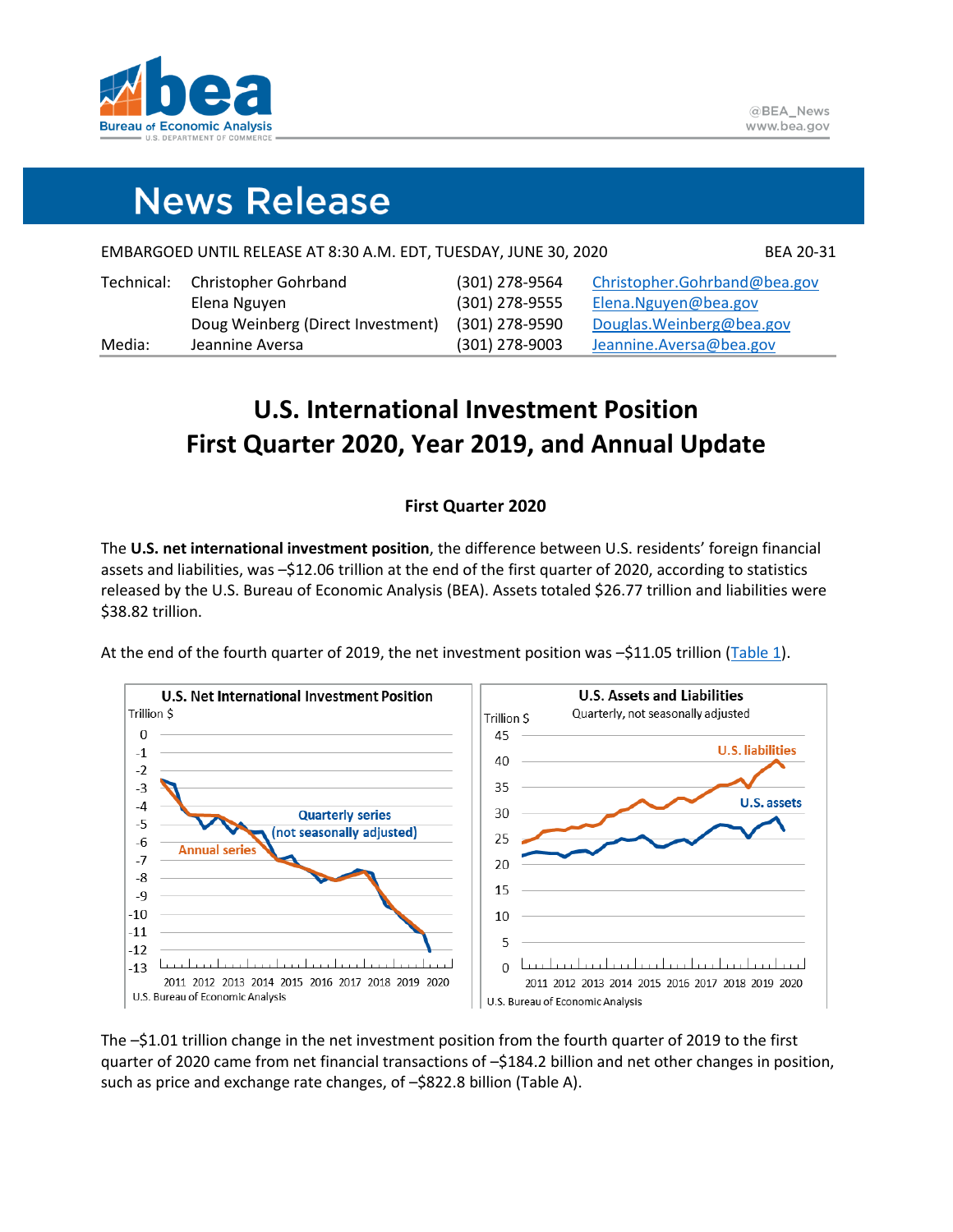

### **Coronavirus (COVID-19) Impact on First Quarter 2020 International Investment Position**

In the first quarter of 2020, the declines in U.S. assets and liabilities reflect the impact of the COVID-19 pandemic. The disruption to global production and financial markets led to sharp declines in global stock prices, the appreciation of the U.S. dollar against most foreign currencies, and a shortage of U.S. dollar liquidity in foreign money markets. The stock price declines and the appreciation of the U.S. dollar are reflected in price changes and exchange rate changes. Currency swap transactions between the U.S. Federal Reserve System and several foreign central banks to alleviate the shortage of U.S. dollar liquidity contributed to record levels of U.S. acquisition of assets and U.S. incurrence of liabilities. The full economic effects of the COVID-19 pandemic cannot be quantified in the statistics for the first quarter because the impacts are generally embedded in source data and cannot be separately identified. For more information on the currency swaps, see th[e technical note](https://www.bea.gov/sites/default/files/2020-06/trans120-tech_0.pdf) that accompanied the June 19 international transactions accounts [news release.](https://www.bea.gov/news/2020/us-international-transactions-first-quarter-2020-and-annual-update)

|                                                |             | Change in position in 2020 Q1 |                                 |               |             |  |
|------------------------------------------------|-------------|-------------------------------|---------------------------------|---------------|-------------|--|
|                                                | Position,   |                               | Attributable to:                | Position,     |             |  |
|                                                | 2019 Q4     | Total                         | Financial                       | Other changes | 2020 Q1     |  |
|                                                |             |                               | in position $1$<br>transactions |               |             |  |
| U.S. net international investment position     | $-11,050.5$ | $-1,007.0$                    | $-184.2$                        | $-822.8$      | $-12,057.5$ |  |
| Net position excluding financial derivatives   | $-11,070.7$ | $-1,022.1$                    | $-162.4$                        | $-859.8$      | $-12,092.8$ |  |
| Financial derivatives other than reserves, net | 20.2        | 15.2                          | $-21.8$                         | 37.0          | 35.3        |  |
| U.S. assets                                    | 29,152.8    | $-2,385.7$                    | (2)                             | (2)           | 26,767.1    |  |
| Assets excluding financial derivatives         | 27,362.4    | $-3,595.8$                    | 739.9                           | $-4,335.7$    | 23,766.6    |  |
| Financial derivatives other than reserves      | 1,790.4     | 1,210.1                       | (2)                             | (2)           | 3,000.5     |  |
| <b>U.S. liabilities</b>                        | 40,203.3    | $-1,378.7$                    | (2)                             | $(^{2})$      | 38,824.6    |  |
| Liabilities excluding financial derivatives    | 38,433.0    | $-2,573.6$                    | 902.3                           | $-3,475.9$    | 35,859.4    |  |
| Financial derivatives other than reserves      | 1,770.3     | 1.194.9                       | $^{(2)}$                        | (4)           | 2.965.2     |  |

#### **Table A. Quarterly Change in the U.S. Net International Investment Position** Billions of dollars, not seasonally adjusted

1. Disaggregation of other changes in position into price changes, exchange rate changes, and other changes in volume and valuation is only presented for annual statistics (see table B and table 2 in this release).

2. Financial transactions and other changes in financial derivatives positions are available only on a net basis; they are not separately available for U.S. assets and U.S. liabilities.

**U.S. assets** decreased by \$2.39 trillion, to a total of \$26.77 trillion, at the end of the first quarter, mostly reflecting decreases in portfolio investment and direct investment assets that were partly offset by increases in financial derivatives and in other investment assets. Portfolio investment assets decreased by \$2.39 trillion, to \$10.99 trillion, and direct investment assets decreased by \$1.82 trillion, to \$6.98 trillion, reflecting sharp decreases in foreign stock prices and the depreciation of major foreign currencies against the U.S. dollar that lowered the value of these assets in dollar terms. These large changes in asset prices reflected a sudden decrease in production and earnings as global economic activity was disrupted by the COVID-19 pandemic.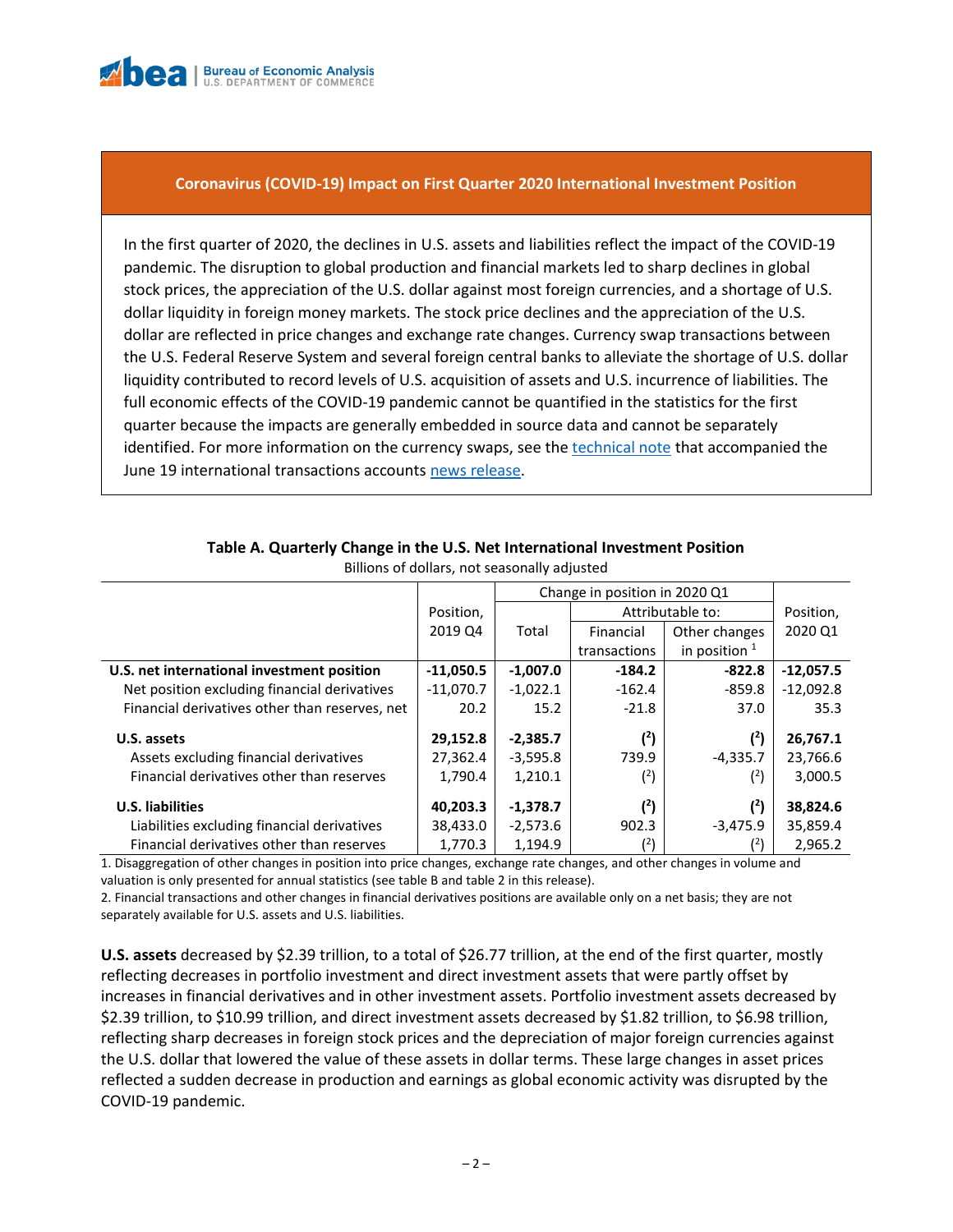

**U.S. liabilities** decreased by \$1.38 trillion, to a total of \$38.82 trillion, at the end of the first quarter, mostly reflecting decreases in direct investment and portfolio investment liabilities that were partly offset by increases in financial derivatives and in other investment liabilities. Direct investment liabilities decreased by \$1.78 trillion, to \$8.77 trillion, and portfolio investment liabilities decreased by \$1.61 trillion, to \$19.78 trillion, mostly reflecting decreases in U.S. stock prices amid the COVID-19 pandemic.



## **Annual Update**

The statistics in this release reflect the annual update of the U.S. international investment position (IIP). With this update, BEA has incorporated newly available and revised source data, and has reclassified certain U.S. government capital subscriptions or other contributions to international organizations from loan assets to other equity assets, a new category within other investment assets. The reclassification of other equity assets results in the addition of line items in the IIP and the international transactions accounts (ITAs) for transactions and positions in other equity assets and liabilities. Also, BEA updated other equity and loan assets to incorporate U.S. government transactions and positions that were not previously included. Quarterly statistics are revised for the first quarter of 2006 to the fourth quarter of 2019. Annual statistics are revised for 1976-2019.

For 1976-1999, the reclassification of other equity assets from loan assets results in offsetting revisions between these two investment categories, leaving the statistics for U.S. assets and for the net IIP unchanged.

For 2000-2015, the statistics for U.S. assets and for the net IIP are revised up by an average of \$0.8 billion annually, reflecting the incorporation of U.S. government transactions and positions that were not previously included in other equity and loan assets.

For 2016-2019, revisions to the IIP statistics reflect newly available and revised source data that impact all major categories of assets and liabilities [\(Table 3\)](#page-9-0).

Additional information on these changes is published in "Preview of the [2020 Annual Update of the](https://apps.bea.gov/scb/2020/04-april/0420-international-annual-revision-preview.htm)  [International Economic Accounts](https://apps.bea.gov/scb/2020/04-april/0420-international-annual-revision-preview.htm)" in the April 2020 issue of the *Survey of Current Business*. An article describing the revisions to the statistics will be published in the July 2020 issue.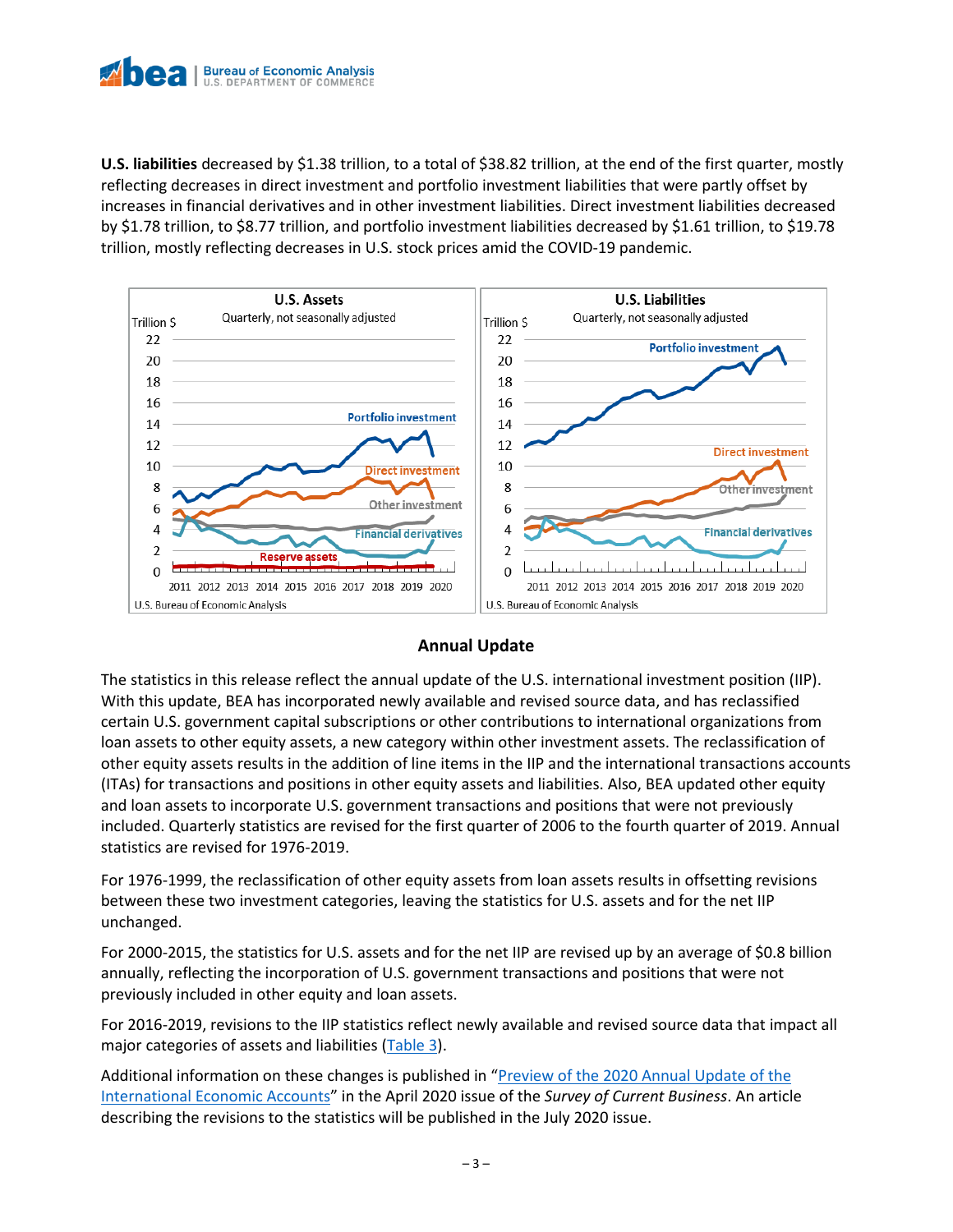

| Agency                             | Data                                                                                                                                                                                          |           |
|------------------------------------|-----------------------------------------------------------------------------------------------------------------------------------------------------------------------------------------------|-----------|
| <b>BEA</b>                         | <b>Quarterly direct investment surveys (direct investment assets and</b><br>liabilities)                                                                                                      |           |
|                                    | Aggregate Holdings of Long-Term Securities by U.S. and Foreign<br>Residents (portfolio investment assets and liabilities)                                                                     | 2018-2019 |
|                                    | Foreign-Residents' Holdings of U.S. Securities, including Selected<br>Money Market Instruments (portfolio investment liabilities)                                                             | 2019      |
|                                    | U.S. Ownership of Foreign Securities, including Selected Money Market<br>Instruments (portfolio investment assets)                                                                            | 2018      |
| U.S. Department of<br>the Treasury | Reports by Financial Institutions of Liabilities to, and Claims on, Foreign<br>Residents by U.S. Residents (portfolio investment and other investment<br>assets and liabilities)              | 2017-2019 |
|                                    | Reports of Liabilities to, and Claims on, Unaffiliated Foreign Residents<br>by U.S. Resident Non-Financial Institutions (portfolio investment and<br>other investment assets and liabilities) | 2017-2019 |
|                                    | <b>Reports of Holdings of, and Transactions in, Financial Derivatives</b><br>Contracts with Foreign Residents (financial derivatives assets and<br>liabilities)                               | 2018-2019 |

# **Annual Update for Year 2019**

The **U.S. net international investment position** was –\$11.05 trillion at the end of 2019 compared to –\$9.67 trillion at the end of 2018 [\(Table 2\)](#page-8-0).

The –\$1.38 trillion change in the net investment position from the end of 2018 to the end of 2019 came from net financial transactions of –\$395.5 billion and net other changes in position, such as price and exchange rate changes, of –\$980.5 billion (Table B).

**U.S. assets** increased by \$3.92 trillion, to a total of \$29.15 trillion, at the end of 2019, reflecting increases in all major categories of assets, particularly in portfolio investment and direct investment assets. Portfolio investment assets increased by \$1.94 trillion, to \$13.38 trillion, and direct investment assets increased by \$1.35 trillion, to \$8.80 trillion, driven mainly by foreign stock price increases.

**U.S. liabilities** increased by \$5.30 trillion, to a total of \$40.20 trillion, at the end of 2019, reflecting increases in all major categories of liabilities, particularly in portfolio investment and direct investment liabilities. Portfolio investment liabilities increased by \$2.55 trillion, to \$21.39 trillion, and direct investment liabilities increased by \$2.15 trillion, to \$10.55 trillion, driven mainly by U.S. stock price increases.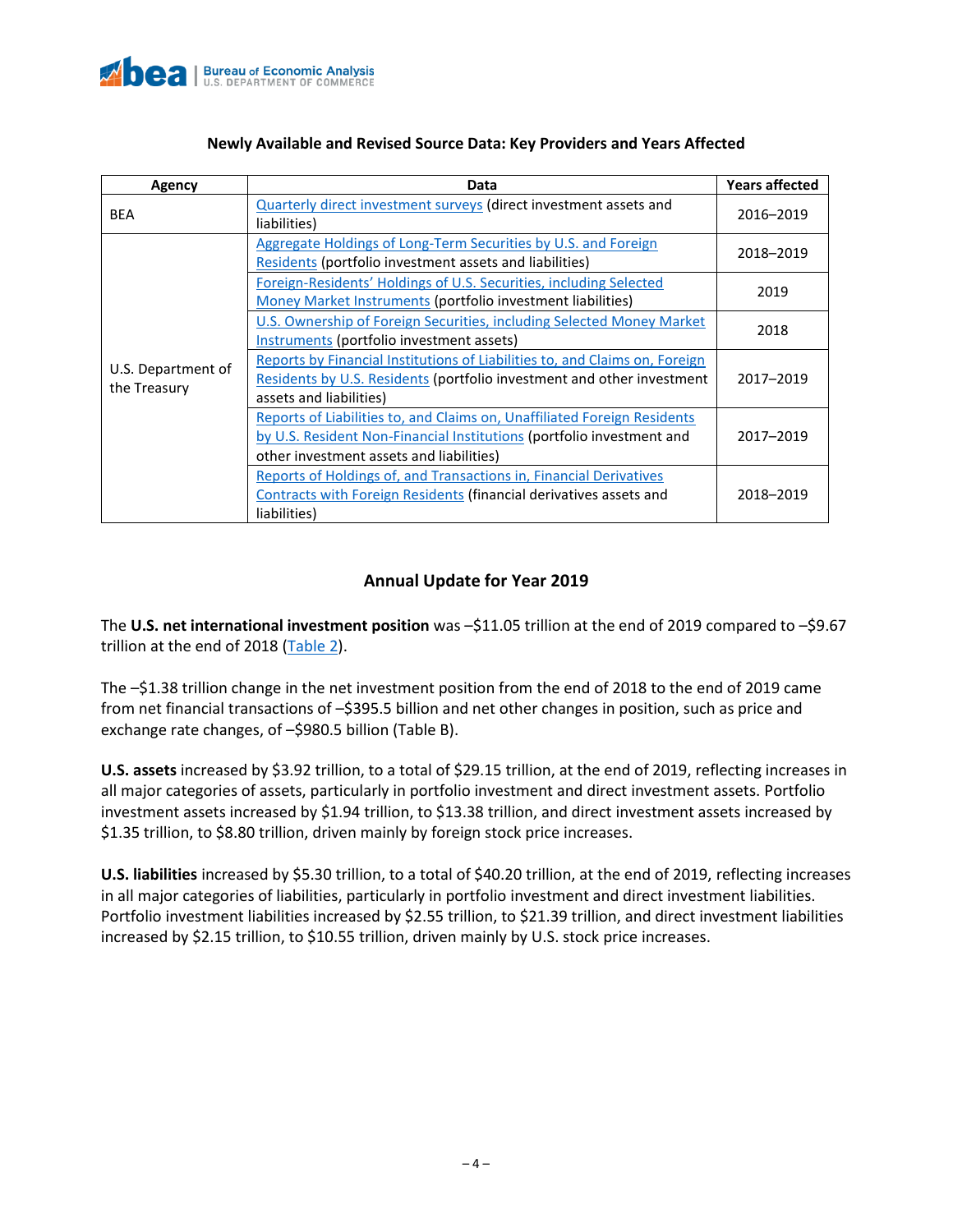

| כוסווטט וט כווטוווט            |            |            |          |                           |                |                |                |                   |  |  |  |
|--------------------------------|------------|------------|----------|---------------------------|----------------|----------------|----------------|-------------------|--|--|--|
|                                |            |            |          |                           |                |                |                |                   |  |  |  |
|                                |            |            |          |                           |                |                |                |                   |  |  |  |
|                                | Position,  |            |          | Other changes in position |                |                |                |                   |  |  |  |
|                                | 2018       |            | Finan-   |                           |                |                | Changes        | Position,<br>2019 |  |  |  |
|                                |            | Total      | cial     |                           | Price<br>Total | Exchange       | in volume      |                   |  |  |  |
|                                |            |            | trans-   |                           |                | rate           | and            |                   |  |  |  |
|                                |            | actions    | changes  | changes                   | valuation      |                |                |                   |  |  |  |
|                                |            |            |          |                           | n.i.e.         |                |                |                   |  |  |  |
| U.S. net investment position   | -9,674.4   | $-1,376.1$ | $-395.5$ | $-980.5$                  | $\binom{1}{1}$ | $\binom{1}{1}$ | $\binom{1}{2}$ | $-11,050.5$       |  |  |  |
| Net position excl. derivatives | $-9,716.5$ | $-1,354.2$ | $-357.2$ | $-997.0$                  | $-1,104.9$     | 119.5          | $-11.5$        | $-11,070.7$       |  |  |  |
| Financial derivatives, net     | 42.0       | $-21.9$    | $-38.3$  | 16.4                      | (1)            | (1)            | (1)            | 20.2              |  |  |  |
| U.S. assets                    | 25,233.8   | 3,919.0    | (2)      | (2)                       | (2)            | (2)            | (2)            | 29,152.8          |  |  |  |
| Assets excl. derivatives       | 23,784.2   | 3,578.2    | 440.8    | 3,137.4                   | 3,080.1        | 128.3          | $-71.0$        | 27,362.4          |  |  |  |
| <b>Financial derivatives</b>   | 1,449.6    | 340.8      | $(^2)$   | (2)                       | (2)            | (2)            | (2)            | 1,790.4           |  |  |  |
| <b>U.S. liabilities</b>        | 34,908.2   | 5,295.1    | (2)      | (2)                       | (2)            | (2)            | (2)            | 40,203.3          |  |  |  |
| Liabilities excl. derivatives  | 33,500.7   | 4,932.4    | 798.0    | 4,134.4                   | 4,185.0        | 8.8            | $-59.4$        | 38,433.0          |  |  |  |
| Financial derivatives          | 1,407.5    | 362.7      | (2)      | (2)                       | (2)            | $^{(2)}$       | $^{(2)}$       | 1,770.3           |  |  |  |

# **Table B. Annual Change in the U.S. Net International Investment Position**

Billions of dollars

1. Data are not separately available for price changes, exchange rate changes, and changes in volume and valuation n.i.e. (not included elsewhere).

2. Financial transactions and other changes in financial derivatives positions are available only on a net basis; they are not separately available for U.S. assets and U.S. liabilities.

\* \* \*

Next release: September 29, 2020, at 8:30 A.M. EDT U.S. International Investment Position, Second Quarter 2020

\* \* \*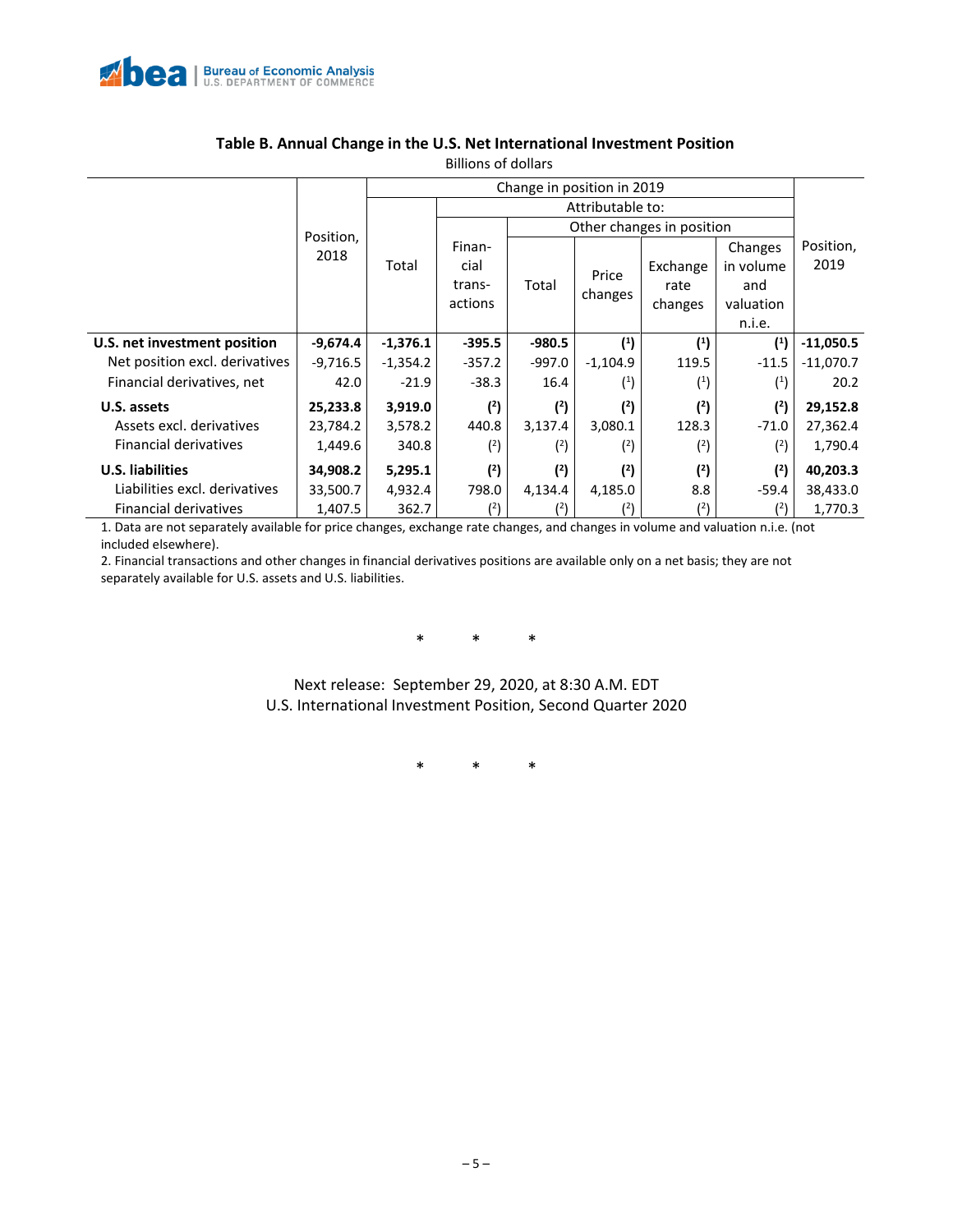# **Additional Information**

#### **Resources**

- Stay informed about BEA developments by reading the BEA [blog](https://www.bea.gov/news/blog), signing up for BEA's email [subscription service,](https://www.bea.gov/_subscribe/) or following BEA on Twitter [@BEA\\_News.](https://www.twitter.com/BEA_News)
- Historical time series for these estimates can be accessed in BEA's [interactive data application.](https://apps.bea.gov/iTable/index_ita.cfm)
- Access BEA data by registering for BEA's Data [application programming interface](https://apps.bea.gov/API/signup/index.cfm) (API).
- For more on BEA's statistics, see our monthly online journal, the *[Survey of Current Business](https://apps.bea.gov/scb/index.htm)*.
- BEA'[s news release schedule.](https://www.bea.gov/news/schedule)
- More information on these international investment position statistics will be provided next month in the *[Survey of Current Business.](https://apps.bea.gov/scb/index.htm)*
- More information on the international investment position accounts and a description of the estimation methods used to compile them is provided i[n U.S. International Economic Accounts:](https://www.bea.gov/resources/methodologies/us-international-economic-accounts-concepts-methods)  [Concepts and Methods.](https://www.bea.gov/resources/methodologies/us-international-economic-accounts-concepts-methods)

#### **Definitions**

The *international investment position (IIP)* is a statistical balance sheet that presents the dollar value of U.S. financial assets and liabilities with respect to foreign residents at a specific point in time. BEA presents IIP statistics at the end of a quarter or year (March, June, September, and December). For the June release, BEA also presents statistics on changes in the yearend position that are disaggregated into financial transactions, price changes, exchange rate changes, and changes in volume and valuation not included elsewhere (n.i.e.).

The *U.S. net international investment position* is defined as the value of U.S. assets less the value of U.S. liabilities.

*Financial transactions* are transactions between U.S. residents and nonresidents in financial assets and liabilities. They are also recorded in the financial account of the international transactions accounts (ITAs). See **Related Statistics** below.

*Other changes in position* are changes in the value of U.S. assets or liabilities arising from any source besides a financial transaction. Other changes in position include price changes, exchange rate changes, and changes in volume and valuation not included elsewhere (n.i.e.).

*Price changes (only presented for annual statistics in the June news release)* are changes in the value of an asset or liability due to changes in the market price of a financial instrument.

*Exchange rate changes (only presented for annual statistics in the June news release)* are changes in the value of foreigncurrency denominated assets and liabilities due to changes in the values of foreign currencies relative to the value of the U.S. dollar.

*Changes in volume and valuation n.i.e. (only presented for annual statistics in the June news release)* reflect changes in position due to year-to-year shifts in the composition of reporting panels, the incorporation of more comprehensive annual and benchmark survey results, and revaluations (holding gains and losses) on assets and liabilities that are not explained by price changes or exchange rate changes.

*Functional categories* are the primary classification system used in the IIP and in the financial account of the ITAs. The five functional categories are direct investment, portfolio investment, financial derivatives other than reserves, other investment, and reserve assets. While the functional categories are based on features that are relevant for understanding cross-border financial transactions and positions, they also take into account some aspects of the relationship between transactors and the economic motivation for the investment. Within the functional categories, the IIP accounts are classified by type of financial instrument.

*Direct investment* is a category of cross-border investment associated with a resident in one economy having control or a significant degree of influence on the management of an enterprise resident in another economy. Ownership or control of 10 percent or more of the voting securities of an entity in another economy is the threshold for separating direct investment from other types of investment. Direct investment positions include positions in equity and debt instruments. BEA's IIP statistics feature the *[market value](https://apps.bea.gov/international/pdf/market_value.pdf)* measure of direct investment positions, a measure that values owner's equity at current-period prices using indexes of stock market prices.

*Portfolio investment* consists of cross-border positions involving equity and investment fund shares and debt securities, excluding those included in direct investment or reserve assets. Debt securities are classified by original maturity (short term vs. long term at the time of issue).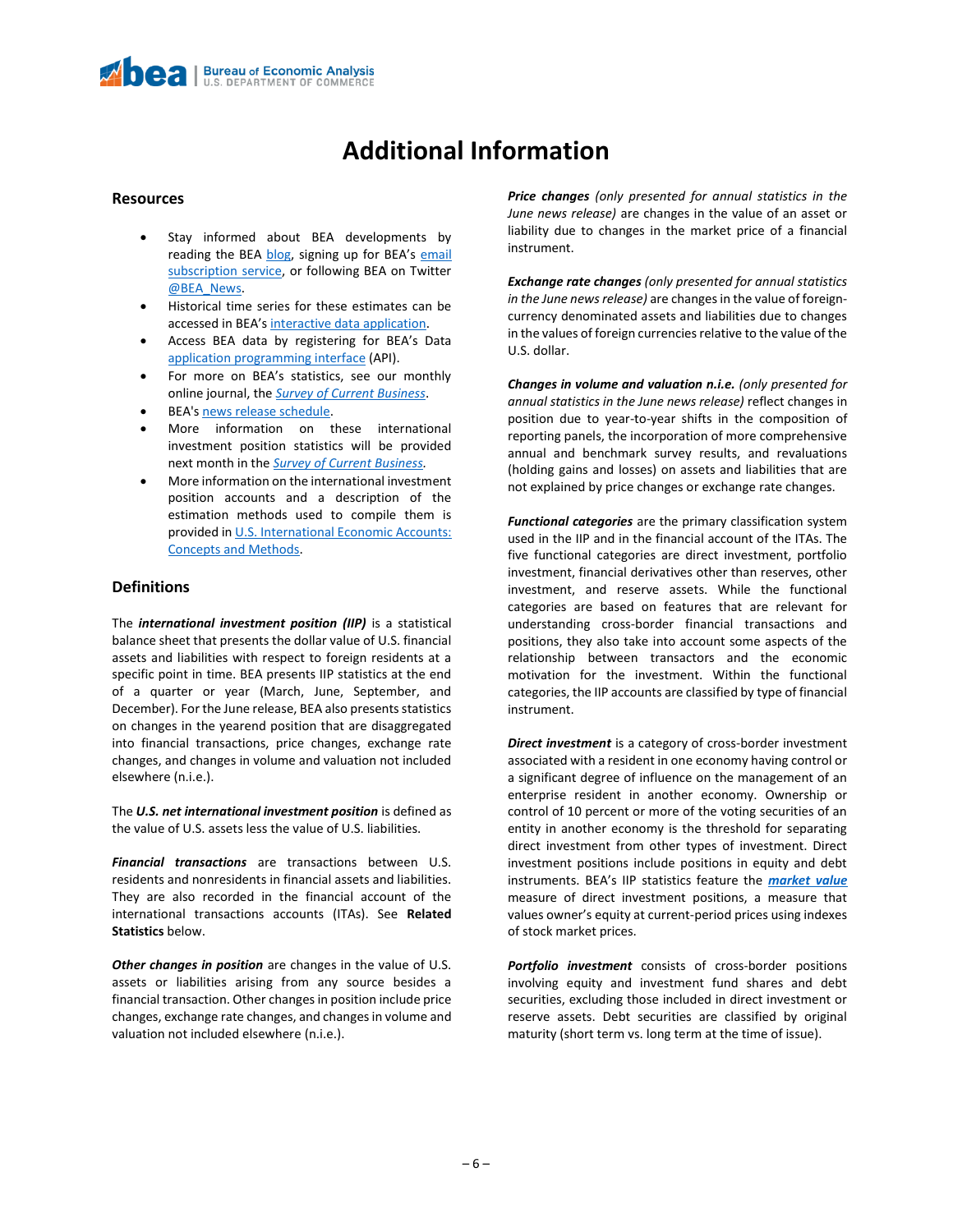

*Financial derivatives other than reserves* consist of crossborder positions arising from financial contracts that are linked to underlying financial instruments, commodities, or indicators. Positions in financial derivatives consist of contracts with positive and negative fair values. A contract with a positive fair value is a U.S. asset and represents the amount that a foreign resident would have to pay to a U.S. counterparty if the contract were terminated or settled. A contract with a negative fair value is a U.S. liability and represents the amount that a U.S. resident would have to pay to a foreign counterparty if the contract were terminated or settled. The gross positive (negative) fair value is the sum across all contracts with positive (negative) fair values. Fair values differ from notional values, which are the underlying amounts used to calculate payments on contracts. Gross positive and gross negative fair values for financial derivatives positions are available separately in table 1. However, transactions and other changes in financial derivatives positions are only available for the net position in financial derivatives. For other changes in position for financial derivatives presented in the June news release, statistics are not separately available for price changes, exchange rate changes, and changes in volume and valuation n.i.e.

*Other investment* includes cross-border positions other than those included in direct investment, portfolio investment, financial derivatives, and reserve assets. Other investment positions consist of positions in other equity (equity not in the form of securities), currency and deposits, loans, insurance technical reserves, trade credit and advances, and, for liabilities, special drawing rights allocations.

*Reserve assets* are those external assets that are readily available to and controlled by U.S. monetary authorities for meeting balance of payments financing needs, for intervention in exchange markets to affect the currency exchange rate, and for other related purposes such as maintaining confidence in the currency and the economy and serving as a basis for foreign borrowing. The major published components are monetary gold, International Monetary Fund (IMF) special drawing rights (SDRs), reserve position in the IMF, and other reserve assets.

#### **Release and update schedule**

Preliminary quarterly IIP account statistics are released in March, June, September, and December, approximately 90 days after the end of the reference quarter. These statistics are updated the following quarter to incorporate new and revised source data. Quarterly statistics are open for revision for at least the prior three years in annual updates released in June. Preliminary annual statistics are released in March reflecting positions at the end of the fourth quarter of the previous year. These annual statistics are open for revision for at least the prior three years in subsequent annual updates.

#### **Related statistics**

The IIP statistics comprise one part of a broader set of U.S. international economic accounts that, taken together, provide a comprehensive, integrated and detailed picture of U.S. international economic activities.

The [international transactions accounts](https://www.bea.gov/data/intl-trade-investment/international-transactions) (ITAs) are released quarterly. Financial transactions reported in the financial account of the ITAs are one type of change in position recorded in the IIP. Financial transactions are transactions between U.S. residents and nonresidents for direct investment, portfolio investment, other investment, reserve assets, and financial derivatives.

Statistics o[n direct investment and multinational enterprises](https://apps.bea.gov/iTable/index_MNC.cfm) (MNEs) include annual statistics on the [activities of U.S.](https://www.bea.gov/data/intl-trade-investment/activities-us-multinational-enterprises-mnes)  [MNEs](https://www.bea.gov/data/intl-trade-investment/activities-us-multinational-enterprises-mnes) and [U.S. affiliates of foreign MNEs,](https://www.bea.gov/data/intl-trade-investment/activities-us-affiliates-foreign-mnes) [detailed annual](https://www.bea.gov/products/direct-investment-country-and-industry)  [and quarterly statistics on direct investment,](https://www.bea.gov/products/direct-investment-country-and-industry) and annual statistics on [new foreign direct investment in the United](https://www.bea.gov/data/intl-trade-investment/new-foreign-direct-investment-united-states)  [States.](https://www.bea.gov/data/intl-trade-investment/new-foreign-direct-investment-united-states)

Statistics on [international services](https://www.bea.gov/data/intl-trade-investment/international-services-expanded) include detailed annual information on trade in services and on services supplied through the channel of direct investment by affiliates of multinational enterprises.

[U.S. international trade in goods and services,](https://www.bea.gov/data/intl-trade-investment/international-trade-goods-and-services) released by BEA and the U.S. Census Bureau, provides monthly statistics on trade in goods and services.

#### **List of News Release Tables**

Table 1. U.S. Net International Investment Position at the End of the Period Table 2. Change in the Yearend U.S. Net International Investment Position Table 3. Updates to the U.S. Net International Investment Position at Yearend, 2016-2019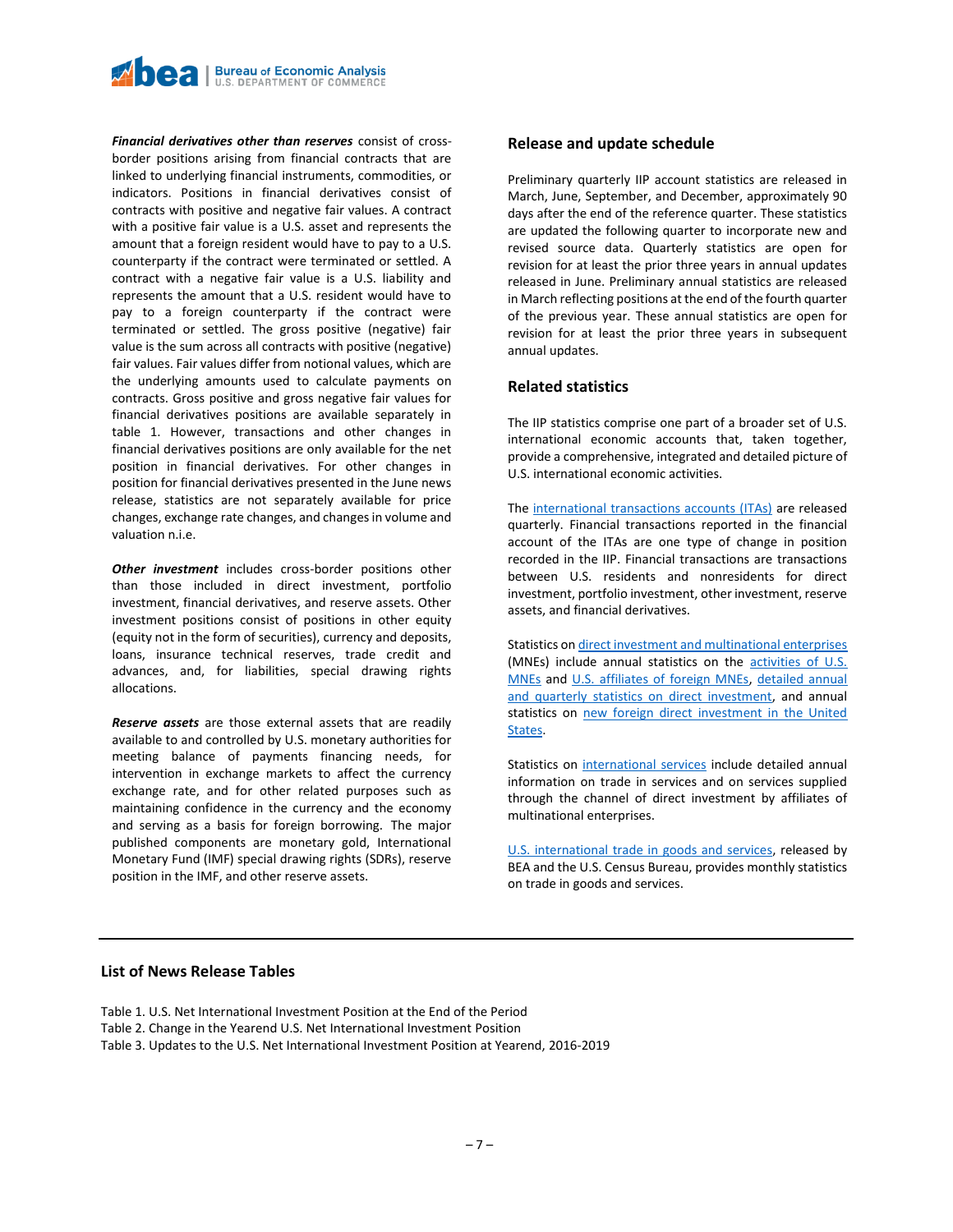

<span id="page-7-0"></span>

|          |                                                                                             | 2018                            | 2019               |                    |                    | 2020               | Change:            | Change:             |                     |                |
|----------|---------------------------------------------------------------------------------------------|---------------------------------|--------------------|--------------------|--------------------|--------------------|--------------------|---------------------|---------------------|----------------|
| Line     | Type of investment                                                                          |                                 | $Q1$ <sup>r</sup>  | $Q2$ <sup>r</sup>  |                    | $Q4$ <sup>r</sup>  | Q1 <sup>p</sup>    | 2019Q4 to<br>2020Q1 | 2018Q4 to<br>2019Q4 | Line           |
|          | U.S. net international investment position (line 4 less line 36)                            | $Q4$ <sup>r</sup><br>$-9,674.4$ | $-10,145.0$        | $-10,487.9$        | Q3<br>$-10,935.4$  | $-11,050.5$        | $-12,057.5$        | $-1,007.0$          | $-1,376.1$          | $\overline{1}$ |
| 2        | Net international investment position excluding financial derivatives (line 5 less line 37) | $-9,716.5$                      | $-10,180.6$        | $-10,503.6$        | $-10,965.8$        | $-11,070.7$        | $-12,092.8$        | $-1,022.1$          | $-1,354.2$          | $\overline{2}$ |
| 3        | Financial derivatives other than reserves, net (line 6 less line 38)                        | 42.0                            | 35.6               | 15.8               | 30.4               | 20.2               | 35.3               | 15.2                | $-21.9$             | $\mathbf{3}$   |
|          | U.S. assets                                                                                 | 25,233.8                        | 26,932.6           | 27,897.4           | 28,174.3           | 29,152.8           | 26,767.1           | $-2,385.7$          | 3,919.0             | 4              |
| 5        | Assets excluding financial derivatives (sum of lines 7, 10, 21, and 27)                     | 23,784.2                        | 25,432.5           | 26,125.3           | 26,096.0           | 27,362.4           | 23,766.6           | $-3,595.8$          | 3,578.2             | $\sqrt{5}$     |
| 6        | Financial derivatives other than reserves, gross positive fair value (line 15)              | 1,449.6                         | 1,500.1            | 1,772.2            | 2,078.3            | 1,790.4            | 3,000.5            | 1,210.1             | 340.8               | 6              |
|          | By functional category:                                                                     |                                 |                    |                    |                    |                    |                    |                     |                     |                |
| 7        | Direct investment at market value                                                           | 7,443.9                         | 8,094.9            | 8,394.8            | 8,305.2            | 8,798.7            | 6,982.0            | $-1,816.6$          | 1,354.7             | $\overline{7}$ |
| 8        | Equity                                                                                      | 6,149.4                         | 6,836.3            | 7,063.8            | 6,996.0            | 7,485.0            | 5,700.5            | $-1,784.6$          | 1,335.6             | 8              |
| 9        | Debt instruments                                                                            | 1,294.5                         | 1,258.6            | 1,331.0            | 1,309.1            | 1,313.6            | 1,281.6            | $-32.1$             | 19.1                | 9              |
| 10       | Portfolio investment                                                                        | 11,433.6                        | 12,294.7           | 12,655.6           | 12,601.4           | 13,375.9           | 10,987.4           | $-2,388.5$          | 1,942.3             | 10             |
| 11       | Equity and investment fund shares                                                           | 7,899.6                         | 8,687.2            | 8,894.6            | 8,720.9            | 9,459.1            | 7,361.2            | $-2,097.9$          | 1,559.5             | 11             |
| 12       | Debt securities                                                                             | 3,534.0                         | 3,607.5            | 3,761.0            | 3,880.5            | 3,916.8            | 3,626.2            | $-290.6$            | 382.8               | 12             |
| 13       | Short term                                                                                  | 651.6                           | 668.5              | 693.0              | 752.9              | 734.0              | 669.5              | $-64.5$             | 82.4                | 13             |
| 14       | Long term                                                                                   | 2,882.4                         | 2,939.0            | 3,068.0            | 3,127.6            | 3,182.8            | 2,956.7            | $-226.0$            | 300.3               | 14             |
| 15       | Financial derivatives other than reserves, gross positive fair value                        | 1,449.6                         | 1,500.1            | 1,772.2            | 2,078.3            | 1,790.4            | 3,000.5            | 1,210.1             | 340.8               | 15<br>16       |
| 16<br>17 | Over-the-counter contracts                                                                  | 1,408.9<br>928.8                | 1,469.1<br>1,027.0 | 1,733.5<br>1,291.9 | 2,038.0<br>1,561.7 | 1,755.3<br>1,297.5 | 2,912.7<br>2,130.8 | 1,157.4<br>833.3    | 346.4<br>368.7      | 17             |
| 18       | Single-currency interest rate contracts<br>Foreign exchange contracts                       | 303.6                           | 284.4              | 281.0              | 313.5              | 288.1              | 483.0              | 194.9               | $-15.5$             | 18             |
| 19       | Other contracts                                                                             | 176.4                           | 157.7              | 160.6              | 162.8              | 169.7              | 298.9              | 129.2               | $-6.8$              | 19             |
| 20       | Exchange-traded contracts                                                                   | 40.7                            | 31.0               | 38.7               | 40.3               | 35.1               | 87.8               | 52.7                | $-5.6$              | 20             |
| 21       | Other investment                                                                            | 4,457.6                         | 4,590.2            | 4,589.3            | 4,684.6            | 4,673.4            | 5,259.7            | 586.3               | 215.8               | 21             |
| 22       | Other equity                                                                                | 66.7                            | 66.7               | 68.0               | 68.0               | 68.0               | 69.3               | 1.3                 | 1.4                 | 22             |
| 23       | Currency and deposits                                                                       | 1,854.1                         | 1,864.0            | 1,904.0            | 1,929.7            | 2,010.6            | 2,435.0            | 424.3               | 156.5               | 23             |
| 24       | Loans                                                                                       | 2,484.4                         | 2,609.1            | 2,567.7            | 2,632.9            | 2,541.4            | 2,706.9            | 165.5               | 56.9                | 24             |
| 25       | Insurance technical reserves                                                                | n.a.                            | n.a.               | n.a.               | n.a                | n.a.               | n.a.               | n.a.                | n.a.                | 25             |
| 26       | Trade credit and advances                                                                   | 52.4                            | 50.4               | 49.6               | 54.0               | 53.3               | 48.5               | $-4.8$              | 1.0                 | 26             |
| 27       | Reserve assets                                                                              | 449.1                           | 452.7              | 485.6              | 504.9              | 514.4              | 537.5              | 23.1                | 65.3                | 27             |
| 28       | Monetary gold                                                                               | 334.5                           | 338.7              | 368.5              | 388.4              | 396.1              | 420.7              | 24.6                | 61.6                | 28             |
| 29       | Special drawing rights                                                                      | 50.8                            | 50.8               | 50.9               | 50.0               | 50.7               | 50.1               | $-0.6$              | $-0.1$              | 29             |
| 30       | Reserve position in the International Monetary Fund                                         | 22.0                            | 22.1               | 24.4               | 25.6               | 26.2               | 25.5               | $-0.7$              | 4.1                 | 30             |
| 31       | Other reserve assets                                                                        | 41.8                            | 41.1               | 41.9               | 40.8               | 41.4               | 41.1               | $-0.3$              | $-0.4$              | 31             |
| 32       | Currency and deposits                                                                       | 27.3                            | 27.4               | 28.6               | 28.1               | 29.3               | 29.5               | 0.3                 | 1.9                 | 32             |
| 33       | Securities                                                                                  | 14.5                            | 13.7               | 13.3               | 12.8               | 12.1               | 11.6               | $-0.5$              | $-2.3$              | 33             |
| 34       | <b>Financial derivatives</b>                                                                |                                 |                    |                    |                    |                    |                    |                     | .                   | 34             |
| 35       | Other claims                                                                                | 0.0                             | 0.0                | 0.0                | 0.0                | 0.0                | 0.0                | 0.0                 | 0.0                 | 35             |
| 36       | <b>U.S. liabilities</b>                                                                     | 34,908.2                        | 37,077.6           | 38,385.3           | 39,109.7           | 40,203.3           | 38,824.6           | $-1,378.7$          | 5,295.1             | 36             |
| 37       | Liabilities excluding financial derivatives (sum of lines 39, 42, and 57)                   | 33,500.7                        | 35,613.1           | 36,628.9           | 37,061.9           | 38,433.0           | 35,859.4           | $-2,573.6$          | 4,932.4             | 37             |
| 38       | Financial derivatives other than reserves, gross negative fair value (line 51)              | 1,407.5                         | 1,464.5            | 1,756.4            | 2,047.9            | 1,770.3            | 2,965.2            | 1,194.9             | 362.7               | 38             |
| 39       | By functional category:<br>Direct investment at market value                                | 8,401.7                         | 9,368.8            | 9,730.9            | 9,858.2            | 10,547.1           | 8,769.8            | $-1,777.3$          | 2,145.4             | 39             |
| 40       | Equity                                                                                      | 6,725.5                         | 7,645.7            | 7,961.9            | 8,061.9            | 8,764.2            | 7,024.7            | $-1,739.4$          | 2,038.7             | 40             |
| 41       | Debt instruments                                                                            | 1,676.2                         | 1,723.1            | 1,769.0            | 1,796.3            | 1,782.9            | 1,745.1            | $-37.8$             | 106.7               | 41             |
| 42       | Portfolio investment                                                                        | 18,844.2                        | 19,958.8           | 20,537.5           | 20,805.0           | 21,389.8           | 19,778.4           | $-1,611.4$          | 2,545.6             | 42             |
| 43       | Equity and investment fund shares                                                           | 7,539.2                         | 8,264.8            | 8,610.3            | 8,608.4            | 9,220.2            | 7,648.2            | $-1,572.0$          | 1,681.0             | 43             |
| 44       | Debt securities                                                                             | 11,304.9                        | 11,694.0           | 11.927.1           | 12,196.6           | 12,169.6           | 12,130.2           | $-39.4$             | 864.6               | 44             |
| 45       | Short term                                                                                  | 982.2                           | 997.4              | 925.3              | 985.2              | 937.3              | 926.1              | $-11.2$             | $-44.9$             | 45             |
| 46       | Treasury bills and certificates                                                             | 746.7                           | 765.4              | 707.8              | 750.1              | 706.2              | 719.6              | 13.4                | $-40.4$             | 46             |
| 47       | Other short-term securities                                                                 | 235.5                           | 231.9              | 217.5              | 235.1              | 231.1              | 206.5              | $-24.6$             | $-4.5$              | 47             |
| 48       | Long term                                                                                   | 10,322.7                        | 10,696.7           | 11,001.8           | 11,211.4           | 11,232.3           | 11,204.1           | $-28.2$             | 909.5               | 48             |
| 49       | Treasury bonds and notes                                                                    | 5,523.5                         | 5,708.6            | 5,918.0            | 6,023.3            | 5,984.6            | 6,090.7            | 106.1               | 461.1               | 49             |
| 50       | Other long-term securities                                                                  | 4,799.3                         | 4,988.1            | 5,083.8            | 5,188.1            | 5,247.7            | 5,113.4            | $-134.3$            | 448.4               | 50             |
| 51       | Financial derivatives other than reserves, gross negative fair value                        | 1,407.5                         | 1,464.5            | 1,756.4            | 2,047.9            | 1,770.3            | 2,965.2            | 1,194.9             | 362.7               | 51             |
| 52       | Over-the-counter contracts                                                                  | 1,366.2                         | 1,434.8            | 1,718.6            | 2,010.1            | 1,738.0            | 2,878.1            | 1,140.1             | 371.8               | 52             |
| 53       | Single-currency interest rate contracts                                                     | 893.7                           | 1,001.6            | 1,278.3            | 1,547.5            | 1,276.3            | 2,131.3            | 855.1               | 382.6               | 53             |
| 54       | Foreign exchange contracts                                                                  | 299.0                           | 277.0              | 284.8              | 304.8              | 296.1              | 471.0              | 174.9               | $-2.9$              | 54             |
| 55       | Other contracts                                                                             | 173.6                           | 156.2              | 155.5              | 157.7              | 165.7              | 275.8              | 110.1               | $-8.0$              | 55             |
| 56       | Exchange-traded contracts                                                                   | 41.3                            | 29.7               | 37.8               | 37.8               | 32.2               | 87.1               | 54.8                | $-9.1$              | 56             |
| 57<br>58 | Other investment                                                                            | 6,254.8                         | 6,285.5            | 6,360.5            | 6,398.6            | 6,496.2            | 7,311.2            | 815.1               | 241.3               | 57<br>58       |
| 59       | Other equity<br>Currency and deposits                                                       | n.a.<br>3,257.2                 | n.a.<br>3,230.2    | n.a.<br>3,345.4    | n.a.<br>3,433.8    | n.a.<br>3,458.8    | n.a.<br>3,958.9    | n.a.<br>500.1       | n.a.<br>201.6       | 59             |
| 60       | Loans                                                                                       | 2,749.7                         | 2,800.4            | 2,762.0            | 2,714.0            | 2,782.5            | 3,097.3            | 314.8               | 32.7                | 60             |
| 61       | Insurance technical reserves                                                                | n.a.                            | n.a.               | n.a.               | n.a.               | n.a.               | n.a.               | n.a.                | n.a.                | 61             |
| 62       | Trade credit and advances                                                                   | 198.8                           | 205.8              | 204.0              | 202.7              | 206.1              | 206.8              | 0.7                 | 7.3                 | 62             |
| 63       | Special drawing rights allocations                                                          | 49.1                            | 49.0               | 49.1               | 48.1               | 48.8               | 48.2               | $-0.6$              | $-0.3$              | 63             |

#### [Billions of dollars, not seasonally adjusted] **Table 1. U.S. Net International Investment Position at the End of the Period**

p Preliminary r Revised n.a. Not available ..... Not applicable

[Note: Details may not add to totals because of rounding. Source: U.S. Bureau of Economic Analysis](#page-7-0)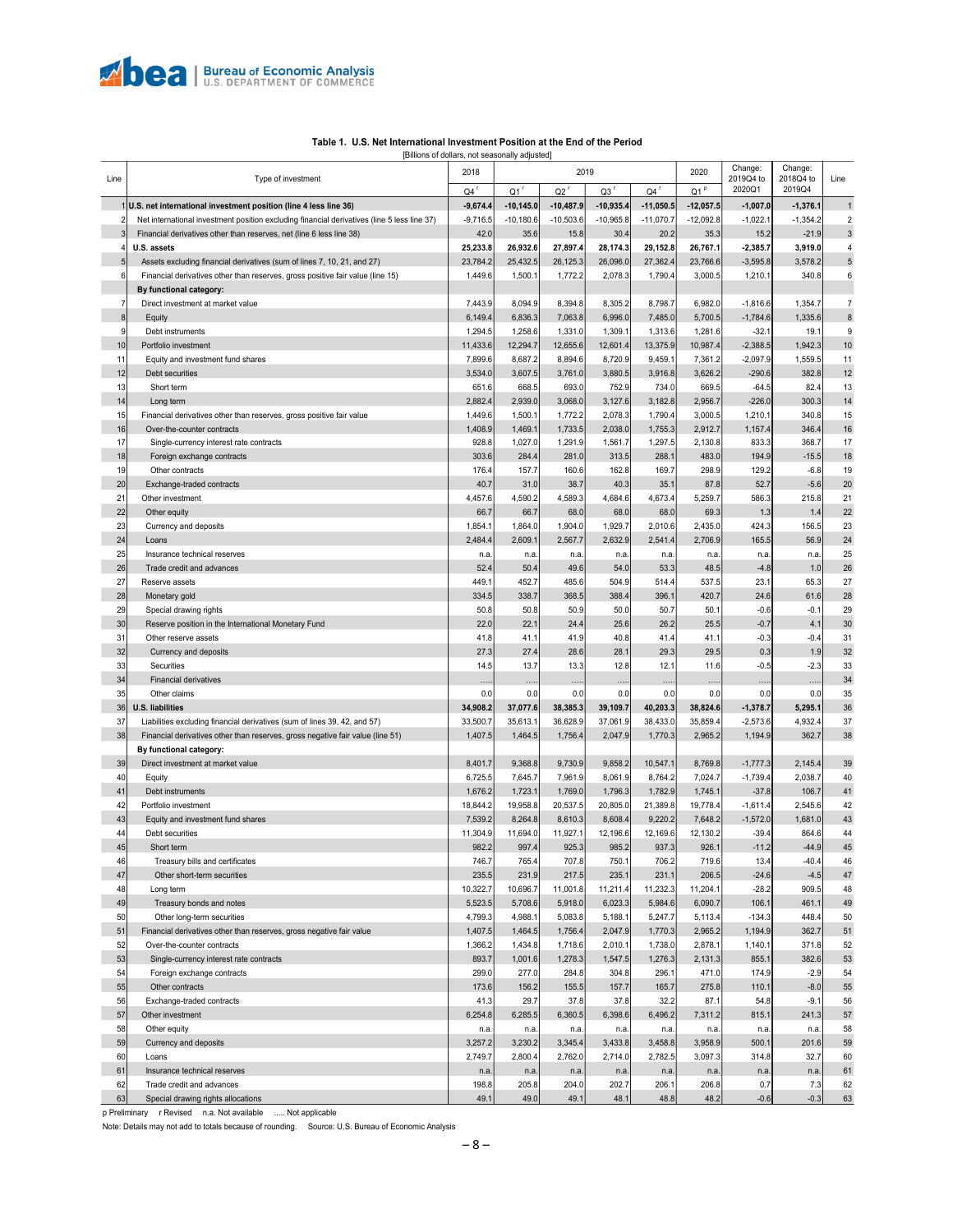#### **Table 2. Change in the Yearend U.S. Net International Investment Position**

<span id="page-8-0"></span>[Billions of dollars] Change in position in 2019 Attributable to Yearend Other changes in position Yearend Line Type of investment position, position, Line Financial Changes in Total Financial | Rice Exchange rate Changes in Production 2018 Total Price transactions volume and changes changes valuation n.i.e. 1 **U.S. net international investment position (line 4 less line 36) -9,674.4 -1,376.1 -395.5 -980.5 ( 4 ) -11,050.5** 1 **4 ) ( 4 ) (** 2 Net international investment position excluding financial derivatives (line 5 less line 37) -9,716.5 -1,354.2 -357.2 -997.0 -1,104.9 119.5 -11.5 -11,070.7 2 Financial derivatives other than reserves, net (line 6 less line 38)<sup>3</sup> 42.0  $-21.9$   $-38.3$   $16.4$  $20.2$  3  $\mathcal{L}^4$  $)$  (<sup>4</sup>)  $\begin{pmatrix} 4 \end{pmatrix}$ **3 3 ) 29,152.8** 4 **) ( 3 ) ( 3 ) ( 3** 4 **U.S. assets 25,233.8 3,919.0 ( ) (** n. Assets excluding financial derivatives (sum of lines 7, 10, 21, and 27) 23,784.2 3,578.2 440.8 3,137.4 3,080.1 128.3 -71.0 27,362.4 5 Financial derivatives other than reserves, gross positive fair value (line 15) 1,449.6 340.8 ) 1,790.4 6  $\mathfrak{c}$ 3  $\sqrt{3}$  $\sqrt{3}$  $(3)$ ) (  **By functional category:** 17.443.9 1.168.5 1.166.3 1.166.3 1.164.5 1.168.5 1.168.5 1.168.5 1.168.5 1.168.5 1.168.5 1.168.5 1.104.5 21.3 8,798.<br>17.485. 17.1 7.485. 17.3 1.162.1 1.104.5 1.1.104.5 1.1.104.5 8 Equity 6,149.4 1,335.6 173.5 1,162.1 1,104.5 40.5 17.1 7,485.0 8 9 Debt instruments 1.294.5 | 19.1 | 14.9 | 4.2 | …… | 4.2 | 1,313.6 | 9 10 Portfolio investment 11,437.6 | 11,433.6 | 11,433.6 | 1,942.3 | 46.6 | 1,895.7 | 1,914.0 | 86.6 | -104.9 13,375.9 10 Equity and investment fund shares **7.89.5** 1,599.6 1,559.5 1,559.5 1,589.5 1,582.8 1,682.8 77.5 -9.4 9,459.1 11 12 Debt securities 3,534.0 382.8 237.9 144.9 231.2 9.2 -95.5 3,916.8 12 13 Short term 651.6 82.4 167.6 -85.2 ….. 14.8 -100.0 734.0 13 14 Long term 2,882.4 300.3 70.3 230.0 231.2 -5.7 4.5 3,182.8 14 15 Financial derivatives other than reserves, gross positive fair value 1,449.6 1,449.6 340.8 ) 1,790.4 15  $\hat{c}$  $\hat{c}$  $\vec{c}$ 3 3 ) ( ) ( ) ( ) and  $($ 16 Over-the-counter contracts 1,408.9 346.<br>17 Single-currency interest rate contracts 928.8 368.  $\begin{array}{|c|c|c|}\n 1,755.3 & 16 \\
\hline\n 1,297.5 & 17\n \end{array}$  $\int_0^3$  $\begin{pmatrix} 3 \end{pmatrix}$  $\begin{pmatrix} 3 \end{pmatrix}$  $\sqrt{3}$  $\begin{pmatrix} 3 \end{pmatrix}$ Single-currency interest rate contracts  $1.297.5$  $\int_0^3$ 3 3  $\sqrt{3}$ 3 ) ( ) and  $\sim$  ( ) and  $\Gamma$ 18 Foreign exchange contracts 303.6 -15.5  $\int_{0}^{3}$ ) 288.1 18  $\begin{pmatrix} 3 \end{pmatrix}$  $\begin{pmatrix} 3 \end{pmatrix}$  $\begin{pmatrix} 3 \end{pmatrix}$  $\begin{pmatrix} 3 \end{pmatrix}$ ) 169.7 19 3 3 3 3 3 19 Other contracts (176.4 - 6.8 (176.4 - 6.8 (176.4 - 6.8 ) --------------------) ( ) ( ) ( ) (  $20$  Exchange-traded contracts  $40.7$  -5.6  $\vec{c}$  $35.1$  20 3 3  $\begin{pmatrix} 3 \end{pmatrix}$  $\sqrt{3}$ ) ( ) and  $($ 21 Other investment 4,457.6 215.8 201.1 14.8 0.0 2.1 12.7 4,673.4 21 22 Other equity | 66.7 | 1.4 | 1.4 | 0.0 | 0.0 | 0.0 | 68.0 | 22 | 23| Currency and deposits | 1,854.1| 156.5| 132.6| 23.9| ……| (\*)| 23.9| 2,010.6| 23 24 Loans 2,484.4 56.9 66.1 -9.2 ….. 2.0 -11.2 2,541.4 24 25 Insurance technical reserves n.a. n.a. n.a. n.a. n.a. n.a. n.a. n.a. 25 26 Trade credit and advances 52.4 1.0 1.0 (\*) ….. (\*) 0.0 53.3 26 27 Reserve assets 449.1 65.3 4.7 60.7 61.6 -1.0 0.0 514.4 27 28 Monetary gold 334.5 61.6 0.0 61.6 61.6 ….. 0.0 396.1 28 29 Special drawing rights 50.8 -0.1 0.2 -0.3 ….. -0.3 0.0 50.7 29 30 Reserve position in the International Monetary Fund 20.0 20.0 4.1 4.3 -0.1 ….. -0.1 0.0 26.2 30 31 Other reserve assets 41.8 -0.4 0.2 -0.5 0.0 -0.5 0.0 41.4 31  $32$  Currency and deposits 27.3 1.9 (\*)  $1.9$   $(27.3)$   $1.9$   $(32)$   $1.9$   $1.9$   $1.9$   $1.9$   $1.9$   $1.9$   $1.9$   $1.9$   $1.9$ 33 Securities 14.5 -2.3 0.2 -2.5 0.0 -0.2 -2.2 12.1 33 34 Financial derivatives ….. ….. ….. ….. ….. ….. ….. ….. 34 35 Other claims 0.0 0.0 0.0 0.0 ..... 0.0 0.0 0.0 35 **) 40,203.3** 36 **3 ) ( 3 ) ( 3 ) ( 3 ) ( 3** 36 **U.S. liabilities 34,908.2 5,295.1 (**  $\begin{array}{|l|l|l|}\hline \text{37} & \text{Liability}s\text{ excluding financial derivatives (sum of lines 39, 42, and 57)}\ \hline \end{array} \qquad \qquad \begin{array}{|l|l|}\hline \text{33,500.7} & \text{4,932.4} \qquad \text{798.0} & \text{4,134.4} & \text{4,185.0} \qquad \text{8.8} & \text{59.4} \qquad \text{38,433.0} \qquad \text{37.5} \qquad \text{38.6} \qquad \text{59.6} \qquad \text{50.7} \qquad$ Financial derivatives other than reserves, gross negative fair value (line 51) 1,407.5 362.7  $\int^3$ ) 1,770.3 38  $\begin{pmatrix} 3 \end{pmatrix}$  $\begin{pmatrix} 3 \end{pmatrix}$  $\sqrt{3}$  $\begin{pmatrix} 3 \end{pmatrix}$  **By functional category:** 39 Direct investment at market value 8,401.7 2,145.4 351.6 1,793.8 1,743.2 ….. 50.5 10,547.1 39 40 Equity 6,725.5 2,038.7 290.3 1,748.4 1,743.2 ….. 5.2 8,764.2 40 41 Debt instruments 1,678.9 1,676.2 106.7 106.7 61.3 45.4 ….. …. ….. 45.4 1,782.9 41 42 Portfolio investment 18,845.8 180.0 2,365.6 2,441.8 180.0 2,365.6 2,441.8 9.1 -85.3 21,389.8 42 43 Equity and investment fund shares 7,539.2 1,681.0 -244.1 1,925.1 1,944.3 ….. -19.3 9,220.2 43 44| Debt securities | 11,304.9| 864.6| 424.0| 440.6| 497.5| 9.1| -66.0| 12,169.6| 44 45 Short term 982.2 -44.9 -43.2 -1.8 ….. -1.8 0.0 937.3 45 46 Treasury bills and certificates 746.7 -40.4 -40.4 0.0 ….. ….. 0.0 706.2 46 0ther short-term securities 231.1 47 Chiner short-term securities 231.1 47 48 Long term 10,322.7 909.5 467.2 442.3 497.5 10.9 -66.0 11,232.3 48 49 Treasury bonds and notes 5,523.6 5,984.6 49 Treasury bonds and notes 5,523.5 5,984.6 49 Treasury bonds and notes 50 Other long-term securities 4,799.3 448.4 201.1 247.3 298.9 10.9 -62.4 5,247.7 50 51 Financial derivatives other than reserves, gross negative fair value 1,407.5 1,407.5 362.7 ) 1,770.3 51  $\int^3$  $\begin{pmatrix} 3 \end{pmatrix}$  $\begin{pmatrix} 3 \end{pmatrix}$  $\sqrt{3}$  $\begin{pmatrix} 3 \end{pmatrix}$ 52 Over-the-counter contracts<br>1,366.2 371.8 (and a simple currency interest rate contracts by the state of the state of the state of the state of the state of the state of the state of the state of the state of the state o ) 1,738.0 52 3 3  $\sqrt{3}$ 3  $(3)$ ) ( ) ( Single-currency interest rate contracts 893.7 382.6 ) 1,276.3 53  $\int^3$  $\begin{pmatrix} 3 \end{pmatrix}$  $\begin{pmatrix} 3 \end{pmatrix}$  $\sqrt{3}$  $\begin{pmatrix} 3 \end{pmatrix}$ 54 Foreign exchange contracts 299.0 -2.9 ( ) 296.1 54 3 3  $\qquad \qquad$  (3) ) ( ) (  $\mathcal{C}$ ) (  $\mathcal{L}$ 55 Other contracts 173.6 -8.0 (173.6 -8.0 (173.6 -8.0 (173.6 -8.0 (173.6 -8.0 (173.6 -8.0 ) ) 165.7 55  $\binom{3}{3}$  $\begin{pmatrix} 3 \end{pmatrix}$  $\begin{pmatrix} 3 \end{pmatrix}$  $\begin{pmatrix} 3 \end{pmatrix}$  $\begin{pmatrix} 3 \end{pmatrix}$ 56 Exchange-traded contracts 41.3 -9.1 ) 32.2 56 3  $\epsilon$  $\sqrt{3}$  $\epsilon$  $\epsilon$ ) ( ) ( ) and  $($ 57 Other investment 6,254.8 241.3 266.4 -25.0 ….. -0.3 -24.7 6,496.2 57 58 Other equity n.a. n.a. n.a. n.a. n.a. n.a. n.a. n.a. 58 59| Currency and deposits | 3,257.2| 201.6| 204.1| -2.5| ……| -0.7| -1.8| 3,458.8| 59 60 Loans 2,749.7 32.7 52.4 -19.7 ….. 0.6 -20.3 2,782.5 60 61 Insurance technical reserves n.a. n.a. n.a. n.a. n.a. n.a. n.a. n.a. 61 62 Trade credit and advances 198.8 7.3 9.8 -2.6 ….. (\*) -2.6 206.1 62 63 Special drawing rights allocations **63 Contract Contract Contract Contract Contract Contract Contract Contract** Contract Contract Contract Contract Contract Contract Contract Contract Contract Contract Contract Contract

r Revised n.a. Not available ..... Not applicable (\*) Value between zero and +/- \$50 million.

1. Represents gains or losses on foreign currency denominated assets and liabilities due to their revaluation at current exchange rates.

2. Changes in volume and valuation n.i.e. (not included elsewhere) includes changes due to year to year shifts in the composition of reporting panels and to the incorporation of more comprehensive survey results. Also incl

3. Financial transactions and other changes in financial derivatives positions are available only on a net basis, which is shown on line 3; they are not separately available for gross positive fair values and gross negativ of financial derivatives.

4. Data are not separately available for price changes, exchange rate changes, and changes in volume and valuation n.i.e. Note: Details may not add to totals because of rounding. Source: U.S. Bureau of Economic Analysis